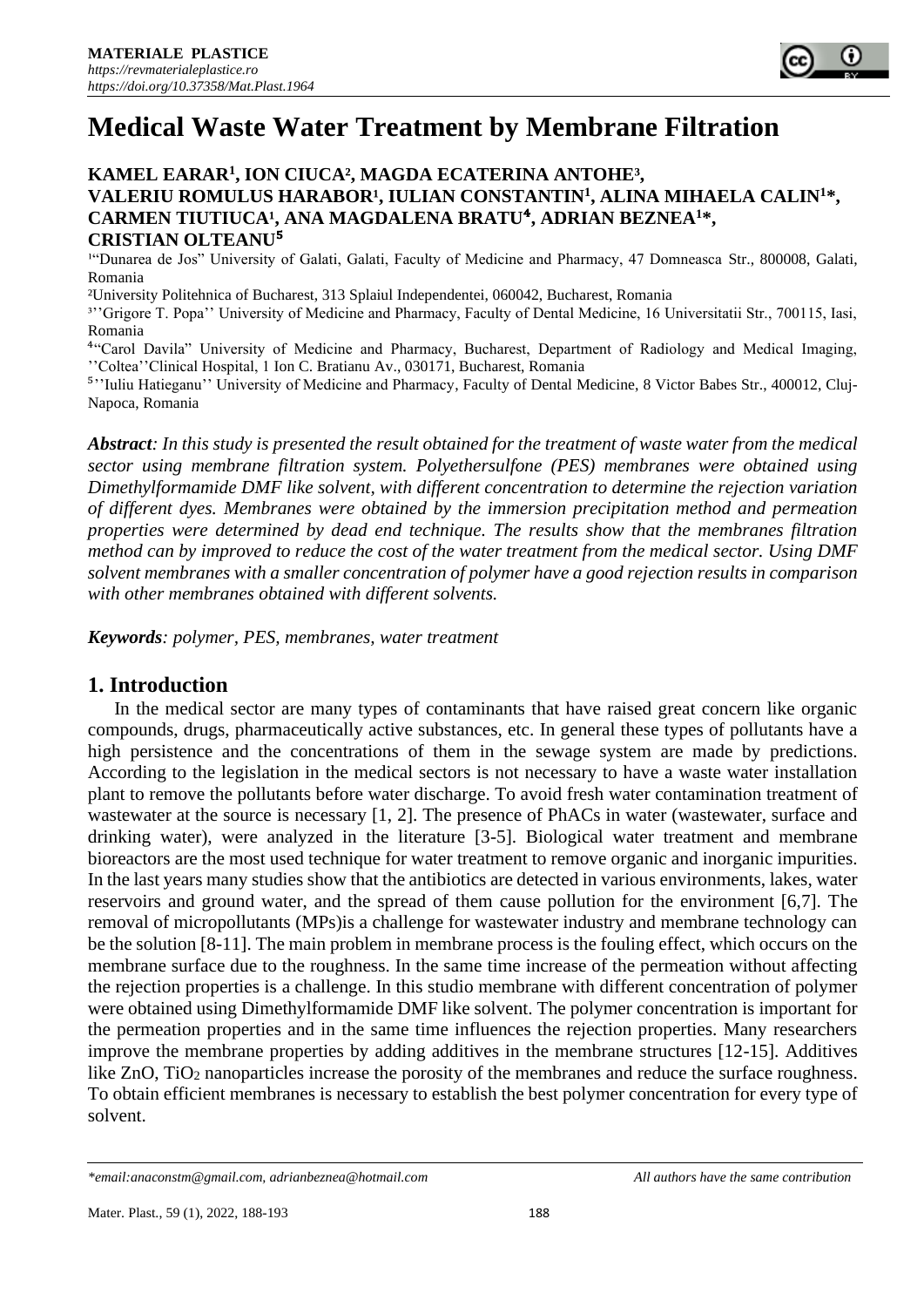

# **2. Materials and methods**

In this paper were obtained polymeric membranes using Dimethylformamide (Producer:Eastman) like solvent, and Polyethersulfone(PES)(Producer; Ensinger) (Figure 1).



**Figure 1**. Dimethylformamide



*Figure 1.* The structure of Dimethylformamide andPolyethersulfone

Membranes were obtained by immersion precipitation method in atmosphere with 40% air humidity. PES was dissolved in DMF and stirred for 48 hours at room temperatures. A 250 micrometer thin film of the polymeric solution was casted on a support layer and immersed in pure water for phaseinversion [11].

# **3. Results and discussions**

## **3.1. Permeation properties**

All obtained membranes were tested to establish the permeation properties. In Table 1 is presented the flux evolution for a membrane with 25% polymer for a volume of 80 mL pure water.

| V(mL) | $\Delta V$ (mL) | min            | seconds        | Time (min) | Q(mL/min) | J(L/m <sup>2</sup> h) |
|-------|-----------------|----------------|----------------|------------|-----------|-----------------------|
| 5     | 5               | 2              | 13             | 2.22       | 2.26      | 92.71                 |
| 10    | 5               | $\overline{4}$ | 40             | 4.67       | 2.04      | 83.88                 |
| 15    | 5               | 7              | 21             | 7.35       | 1.86      | 76.58                 |
| 20    | 5               | 9              | 59             | 9.98       | 1.90      | 78.04                 |
| 25    | 5               | 12             | 40             | 12.67      | 1.86      | 76.58                 |
| 30    | 5               | 15             | 27             | 15.45      | 1.80      | 73.83                 |
| 35    | 5               | 18             | 17             | 18.28      | 1.76      | 72.53                 |
| 40    | 5               | 21             | $\overline{7}$ | 21.12      | 1.76      | 72.53                 |
| 45    | 5               | 23             | 57             | 23.95      | 1.76      | 72.53                 |
| 50    | 5               | 26             | 47             | 26.78      | 1.76      | 72.53                 |
| 55    | 5               | 29             | 47             | 29.78      | 1.67      | 68.50                 |
| 60    | 5               | 32             | 48             | 32.80      | 1.66      | 68.12                 |
| 65    | 5               | 35             | 38             | 35.63      | 1.76      | 72.53                 |
| 70    | 5               | 38             | 43             | 38.72      | 1.62      | 66.65                 |
| 75    | 5               | 41             | 49             | 41.82      | 1.61      | 66.29                 |
| 80    | 5               | 44             | 55             | 44.92      | 1.61      | 66.29                 |

|  |  | <b>Table 1. Flux evolution</b> |
|--|--|--------------------------------|
|--|--|--------------------------------|

Can be observed that the membrane at 25% polymer concentration has a good stability in time. For a longer period flux still stable and the compaction rate is small, (Figure 2).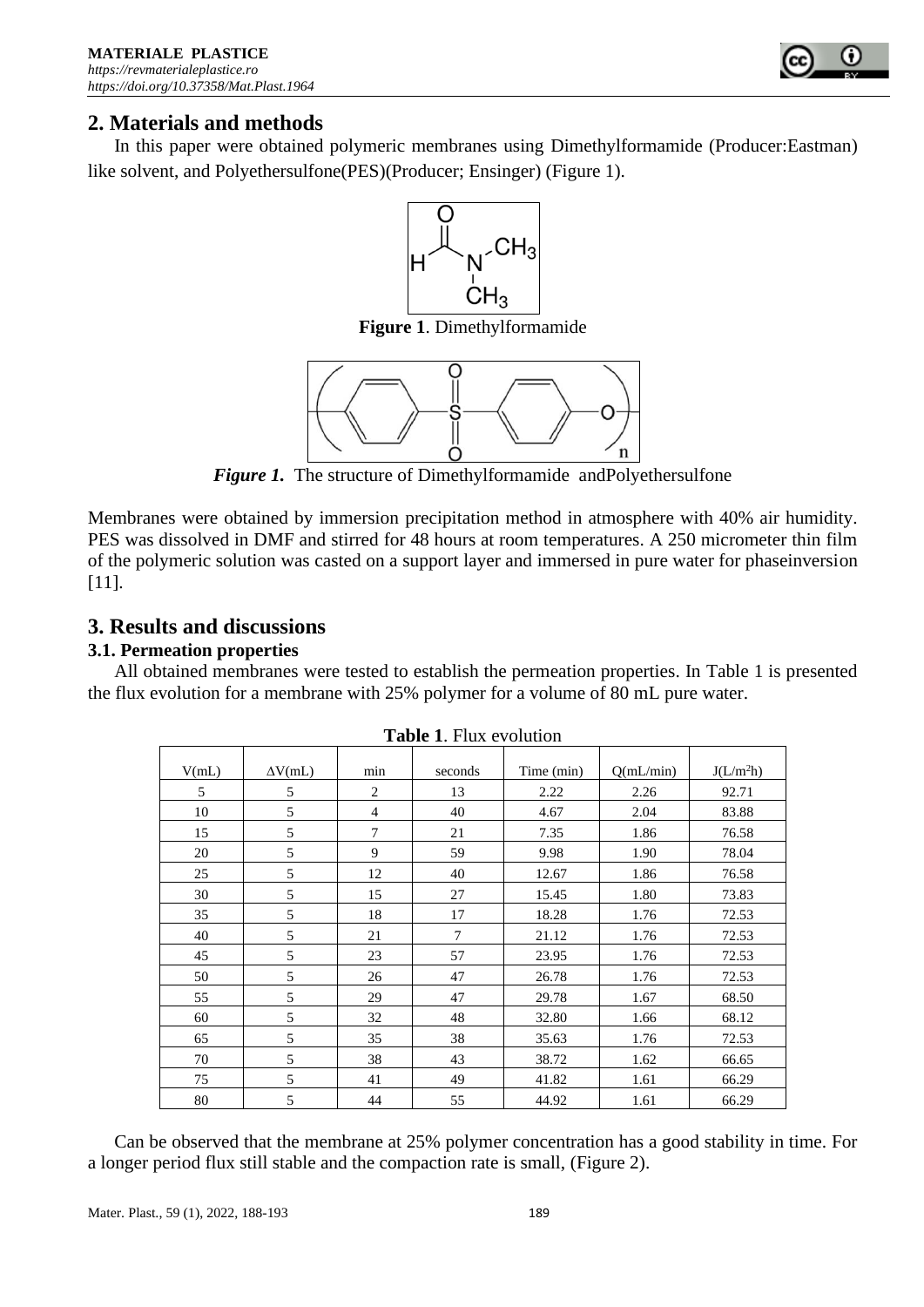

**Figure 2**. Pure water flux

Pure water flux is directly influenced by the polymer concentration. In figure 3 is presented the water flux at four different concentrations. Flux is decreasing from 95.5 L/m<sup>2</sup>h for membranes with 19% polymer at 66.29 L/m<sup>2</sup>h for membranes with 25% polymer. The effect on the water flux is due to the membranes porosity and pores size and distributions. Is effect is presented in literature for many types of membranes [16, 17].Increasing the polymer concentration the membrane porosity and the pore size decrease.

Membranes permeability, for every polymer concentration, was established by tasting membranes at four different pressures (5, 10, 15 and 20 bars), (Table 2).

| <b>Table 2.</b> That evolution at university pressure |     |         |            |           |                       |  |  |
|-------------------------------------------------------|-----|---------|------------|-----------|-----------------------|--|--|
| $\Delta P(\text{bar})$                                | Min | Seconds | Time (min) | O(mL/min) | J(L/m <sup>2</sup> h) |  |  |
|                                                       |     |         | 2.08       | 0.96      | 39.46                 |  |  |
| 10                                                    |     |         | 1.10       | 1.82      | 74.73                 |  |  |
| 15                                                    |     |         | 1.18       | 2.54      | 104.20                |  |  |
| 20                                                    |     | 54      | 0.90       | 3.33      | 137.00                |  |  |

**Table 2**. Flux evolution at different pressure



**Figure 3***.* Pure water flux at different polymer concentration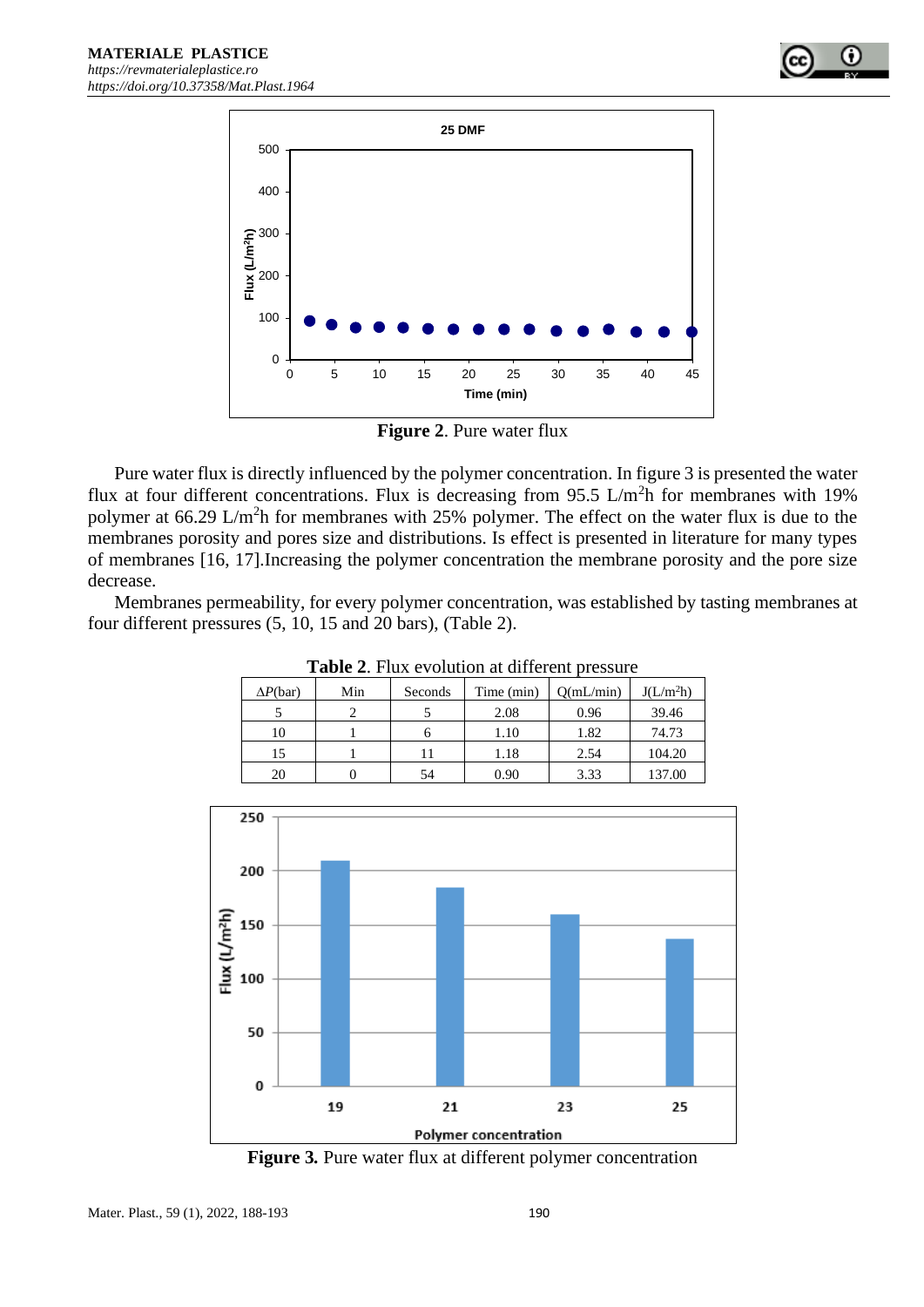

In Figure 4 is presented the permeability for a membrane with 25% polymer. Increasing the pressure the permeability is higher but in the same time and the energy consumption is bigger increasing the treatment cost of the wastewater.



**Figure 4**. Pure water flux at different pressures

And the permeability is influenced by the polymer concentration being similar with the pure water flux. In Figure 5 is presented the permeability evolution at a pressure of 10 bar for membrane with different polymer concentration.



**Figure 5.** Permeability at different polymer concentration

The permeability properties are an important indicator for wastewater treatment process efficiency. In literatures are presented many studies regarding the use of additives to increase membrane permeability.

#### **3.2. SEM analysis**

To understand the polymer concentration on the permeation properties is necessary to see the membranes structures. Increasing the polymer concentration membrane structures is modified. Figure 7 show the structure of a membrane with 19% polymer concentration.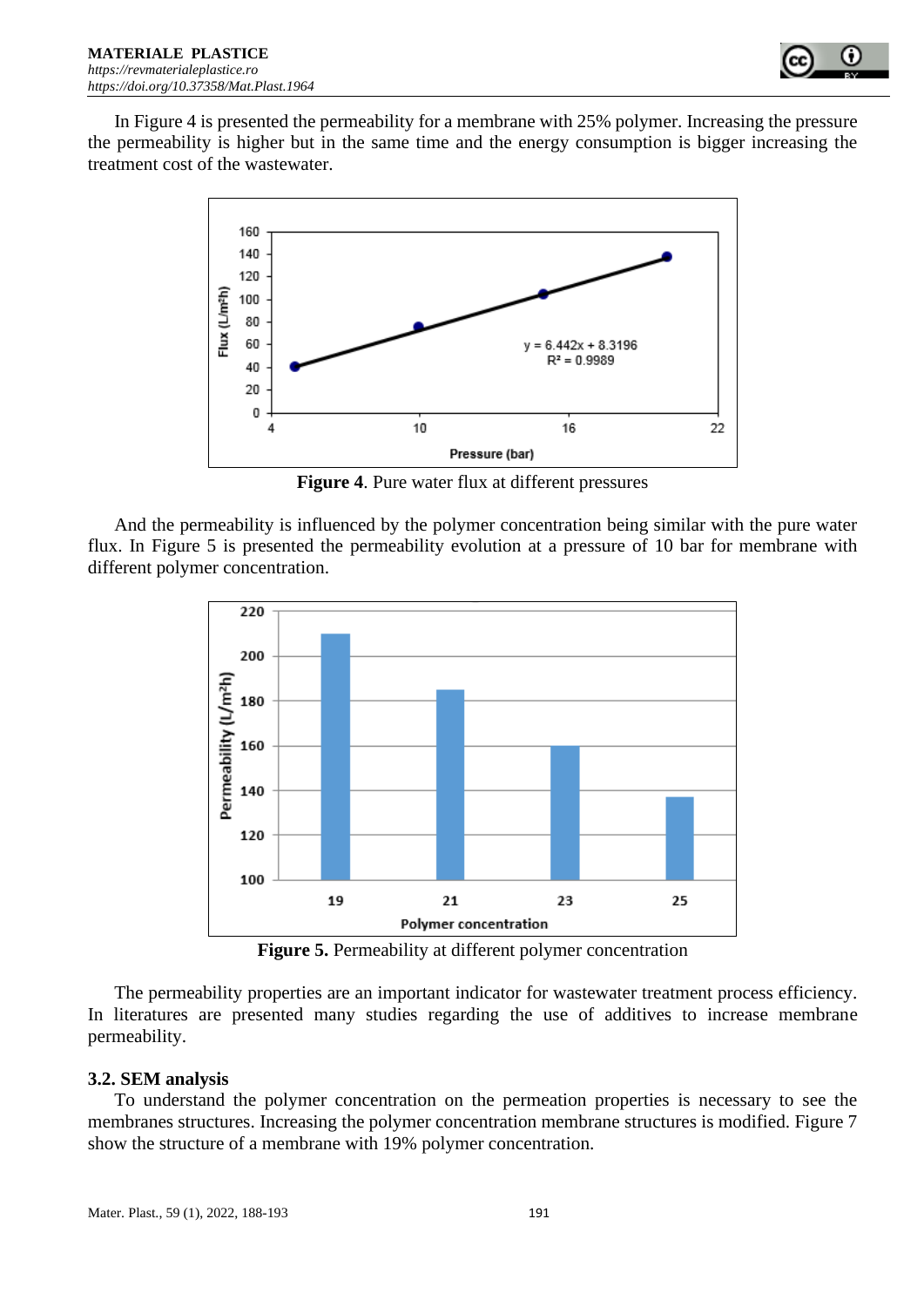



**Figure 7**. SEM cross section for a membrane with 19% polymer

At 19% polymer concentration the membrane structure show a thin top layer and macrovoids which connect the surface with the membrane bottom. This structure gives a good permeability to the membranes. Increasing the polymer concentration at 25%, (Figure 8), the top layer increase and the number of macrovoids are decreasing.



**Figure 8**. SEM cross section for a membrane with 25% polymer

Increasing the thickness of the top layer membranes has better rejection properties but permeation properties are decreasing.

#### **4. Conclusions**

Wastewater from the medical and pharmaceutical sectors has different types of pollutants with an important impact on the environment. Membranes technologies can be an alternative to remove MPs from wastewater before reusing or discharged.

The polymer concentration has an important impact on the water flux, increasing the polymer concentration the water permeation decreasing. The same effect is on the permeation property.

Adding additives, according to literatures, in the membranes structure the permeation properties are increasing without affecting the retention of the pollutants.

Due to the quality of environment, especially the surface and ground water, urgent actions we need to take for wastewater treatment.